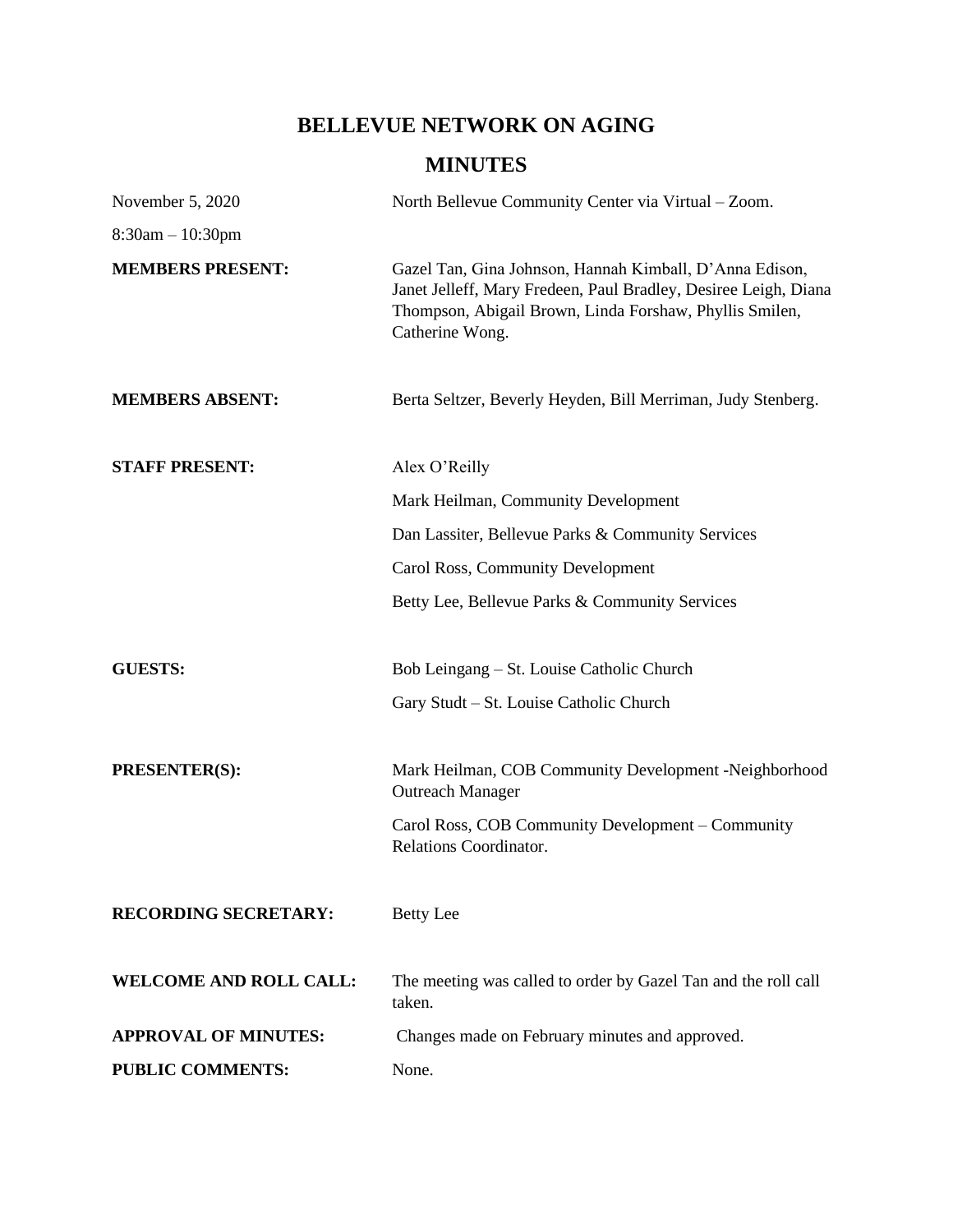## **EASTSIDE HUMAN SERVICES FORUM: (***Alex O'Reilly)*

Eastside Human Services Forum has been undergoing an organizational review process for the past year. Hired 501 Commons as consultants to review that process. Consultants have proposed recommendation which the board is reviewing on Nov  $19<sup>th</sup>$ .

Some recommendations include – Hiring a full-time executive director, coordinating more with people in the community that have similar organizations to minimize duplication and Alliance of Eastside possibly merge or have an agreement to work together to accomplish same purposes.

**PRESENTATION:** Mark Heilman – COB Community Development, Neighborhood Outreach Manager.

> Carol Ross – COB Community Development, Community Relations Coordinator.

➢ Monthly article from BNOA is in Neighborhood News. Community Development department wants to continue to extend relationships, service, and learning with the community. Those in the city feel the distance we are all experiencing. All are learning how to connect and maintain relationships and develop new ones in new ways. Thank you BNOA for the continued relationship.

#### **What does Neighborhood Outreach do?**

➢ **Neighborhood Outreach Liaisons:** Mark Heilman, Carol Ross, Julie Ellenhorn, Theresa Cuthill.

Please refer to *[Neighborhood Area](https://cobgis.maps.arcgis.com/apps/webappviewer/index.html?id=e1748172d4f34f1eb3710032a351cd57&extent=-13611107.5608%2C6032771.798%2C-13586647.7117%2C6048842.6832%2C102100&showLayers=Projects_6173_4%3BCommunity_5649%3BCommunity_5649_0%3BCommunity_5649_28%3BUtilities_1437_6%3BUtilities_1437_16%3BUtilities_1437_808%3BUtilities_1437_96%3BUtilities_1437_90%3BUtilities_1437_87%3BUtilities_1437_805%3BTransportation_4945_75%3BTransportation_4945_61%3BProperty_365%3BProperty_365_60%3BProperty_365_32%3BProperty_365_58%3BEnvironmental_2606_255) Map* for areas assigned to liaisons.

Liaisons are there to help with assistance with connecting the appropriate person(s) in the city or neighborhood associations for various issues.

- $\triangleright$  Bellevue Essentials: 10-week evening series, 40 participants. Each week you learn about 1-2 departments in the city. Graduates are well-equipped to get more involved in the city and nonprofit arenas on the Eastside, and become members of the Bellevue Essentials Extended Alumni organization, a networking and civic engagement group.
- ➢ Welcome to City Hall: Held in English/Mandarin last May. Short taste of Bellevue Essentials; coming to city hall, meet council members, greeting from the mayor, discussion with police and fire chief, learning about recycling, utilities and parks.
- $\triangleright$  Neighborhood Enhancement Program: Every year 2 of 14 neighborhoods receive funds that residents can propose different capitol projects within the city funds; playground equipment, lighting, cross walks, landscape enhancement, etc.
- ➢ Neighborhood Match Program: Small project where the city pays half and neighborhood pays half and could be something comparable to making visible street corners, landscaping, signs, etc. for small neighborhoods.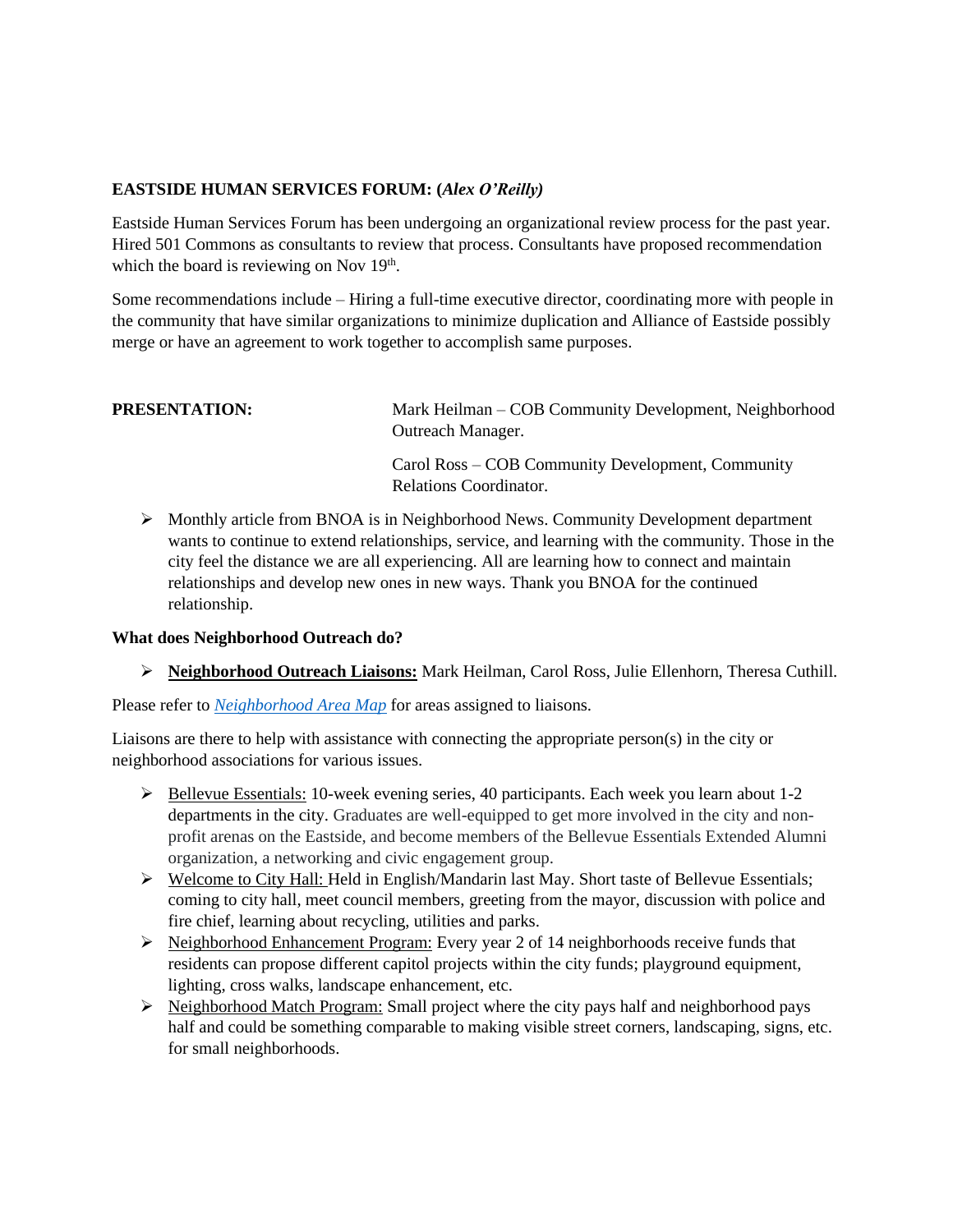- ➢ Bellevue Neighborhoods Conference: Next generation cars, green energy, waste reduction, etc. Neighborhood leadership gatherings. February conference focused on city's budget. Other focuses have been on trees and impacts in response of city to Covid19, very topic specific.
- ➢ Cultural Conversations: Started 10 years ago, typically meet monthly. Primarily women-centered and brings diverse community in Bellevue and eastside to have an opportunity to learn about each other through cultural focused story telling. Great opportunity to share across generations with wide age range, building relationships. Next program is Dec.  $8<sup>th</sup>$ , speaker from humanities WA talking about 5 pioneering women of Pacific NW.
- $\triangleright$  Day of Sharing and Caring: 13<sup>th</sup> year partnership with Jubilee Reach, typically takes place in August. Program that deals with all the concerns of aging in place. Goal of assisting 15-40 homeowners per year. Since 2008, 163 homes have been improved. Program is based on relationships and not transactional. Homeowners of Bellevue with single family homes with physical or financial challenges can participate. Over 600 volunteers with 3000 volunteer hours can be involved. Faith, non-profit, and businesses also assist for projects. Some improvements include - landscape projects, street cleanup, tree trimming, making homes safer for crime prevention, junk hauling, eliminate tripping hazards from vegetation. Great heartwarming program that gives people pride of ownership of their property.
- $\triangleright$  Lake Hills Picnic: Block parties, promotion, poster, and flyers to outreach with neighbors.
- ➢ Neighborhood Walks: Summer chats in June/July. Opportunity for people to talk about what is unique about your neighborhood and what are some emerging issues you're seeing. Directors from each department, city manager and city council members frequently attend.
- $\triangleright$  Neighborhood News: Partnered with BNOA. Releases every month, electronically available online. Hard copies have also been placed in 4-5 different parks. Also distributed through Meals on Wheels and Farmer's Market. Full of useful resources.

Q: Is Neighborhood News available in shopping malls or grocery stores?

A: The Crossroads Mall management office has set up an information desk and have them available for pickup.

Q: Does Jubilee Reach center and Hopelink have the Neighborhood News available?

A: No but might be good to put an A-board out while people wait in line for food pick-up.

Q: Why have I signed up for Neighborhood News online but not receiving alert when it's available?

- A: Mark will look into this issue.
- Q: Possibly add COB to Microsoft donation match program? It isn't listed currently on Jubilee Reach.
- A: Carol will look into this issue.

# **COMMITTEE REPORTS:**

#### **ADVOCACY COMMITTEE:** *(Diana)*

Federal Issues on legislative agenda:

➢ Wanted re-authorization of the Older American Act, and it was re-authorized, and funding was increased by 35%.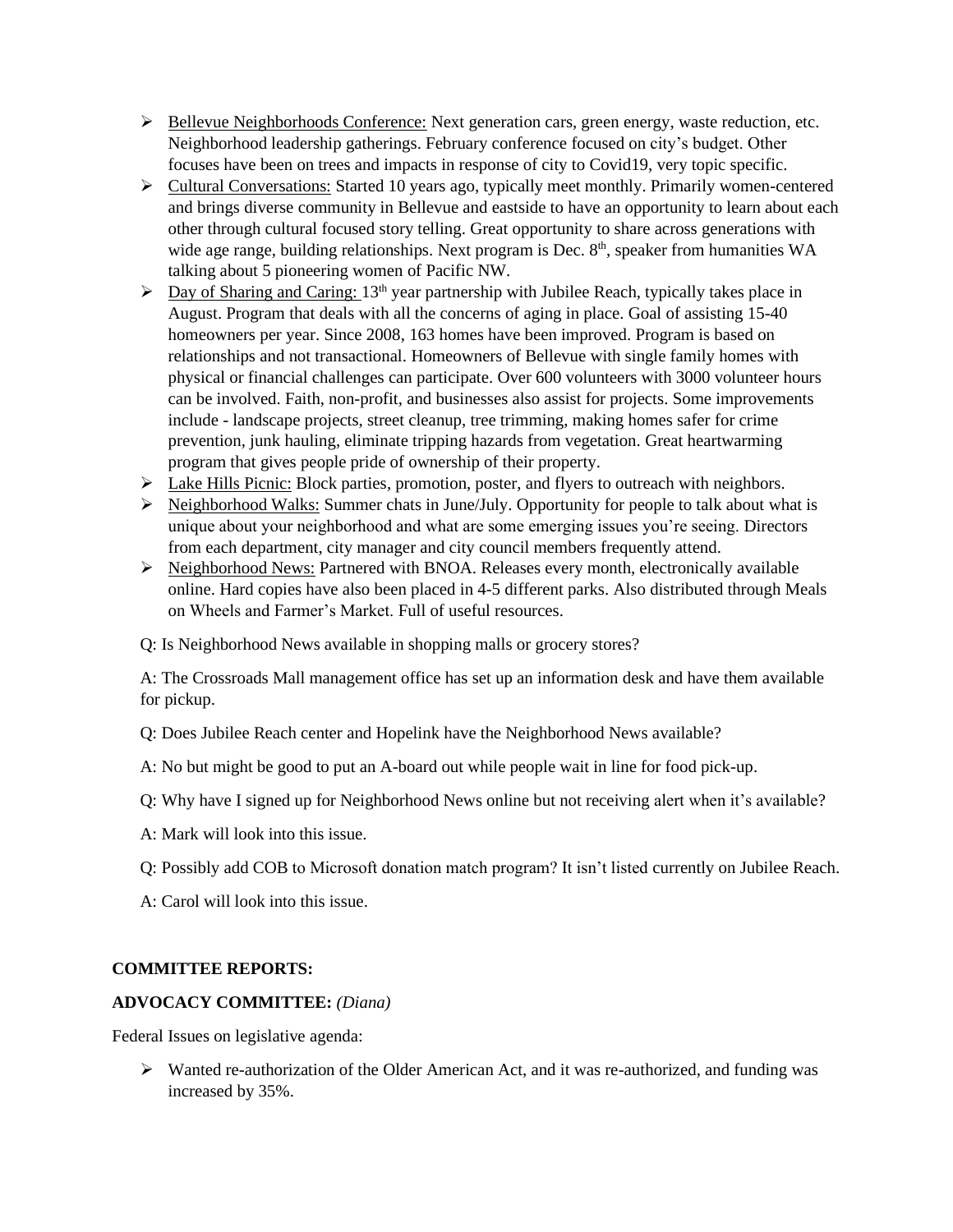- $\triangleright$  Wanted dental, vision and hearing to be covered under Medicare; house passed the bill and it would've been covered but that bill died in the senate.
- $\triangleright$  Wanted to meet with the federal senators and was schedule to meet with Maria Cantwell's assistant in March 2020 but was cancelled due to Covid19.

State Issues:

- $\triangleright$  Advocated to preserve the WA long term infostructure and increase funding for case management. Nursing homes received extra funds and case management program received about 85% of the raise they asked for.
- ➢ In August, a letter was written to legislators asking not to cut programs for seniors.
- $\geq 2020$  Agenda asked for funding for dementia programs. Budget proviso bill introduced by a dementia organization and passed the legislature. Unfortunately, governor vetoed the bill because all new programs were being vetoed due to Covid19.
- ➢ Supported bills that would reduce the cost of prescribed medicine. Some bills did pass and monthly copay on diabetes medication is now limited to being \$100/month.
- ➢ Some other bills passed was vetoed due to Covid19 and the decreasing revenue.
- $\triangleright$  Asked for legislative to support affordable housing and fully funds housing trust fund. Some funding for housing was added.
- $\triangleright$  The BNOA advocacy committee has been meeting every month since May. Recently discussed senior legislative issues and have drawn up a proposed legislative agenda which will be discussed in new business.

## **OUTREACH & EDUCATION COMMITTEE:** *(Janet)*

 $\triangleright$  Trying to get Neighborhood News out to everyone and looking to find ways to expand distribution. If anyone has ideas on how to expand, please advise. Possibly schools and Hopelink. Members continue to get Neighborhood News out to older adult housing including keeping a presence at both Bellevue's farmers markets.

# **HOUSING AND TRANSPORTATION:** *(Phyllis)*

- $\triangleright$  Oct 14<sup>th</sup> attended meeting "Building the Future on the Eastside" and was interesting because most of the mayors in the area attended. Claudia Balducci was moderator and she stated Bellevue went from expensive living to exclusive, and we have to try to bring people of all levels into Bellevue and see that they can afford housing. One important point is that if the policemen, firemen, teachers, retail store workers who work in Bellevue move away because they can't afford to live in Bellevue, we would be at a loss. Must try to develop housing for everybody. Claudia pointed out how important it is to know your zoning and that is something housing and transportation committee can emphasize by studying it in the next 6 months or so. Offer incentives to builders in the way of perhaps not having to pay property taxes for few years if they build affordable housing.
- ➢ Franz Lowenherz Bellevue principle transportation planner. Crossroads Connects Service Project – wheelchair accessible, started just recently, runs from 3pm to 9pm. Free service accessible through an application, online browser, or phone call. With winter, would this be something aging adults will use? Assuming area or service will widen and possibly adjusted time frame for use.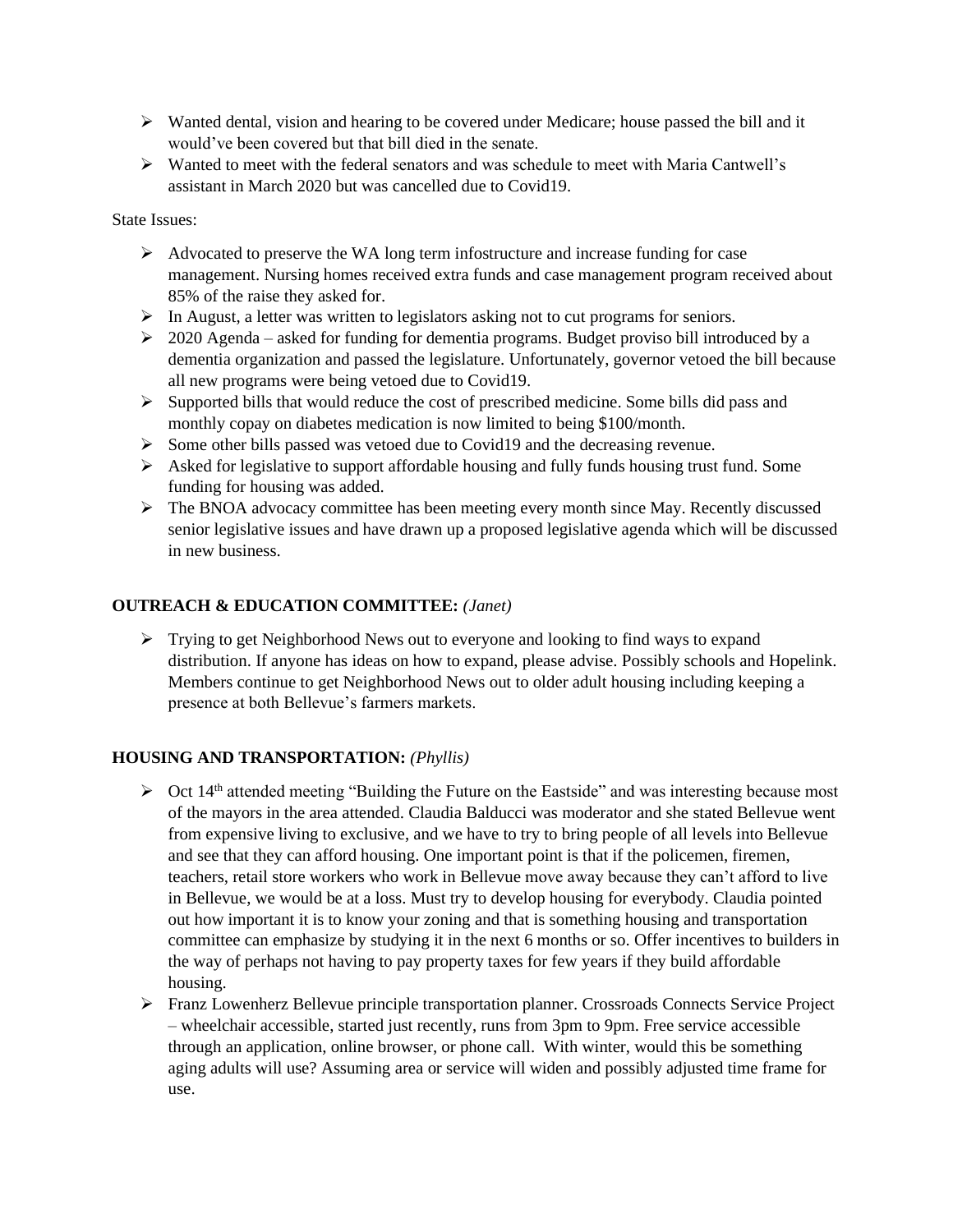### **EASTSIDE EASY RIDER COLLABORATIVE:** *(Hannah)*

- $\triangleright$  The group has been meeting virtually. Metro bus service ridership is down dramatically due to close proximity of others, threat of Covid19, and inability for bus drivers to control passengers.
- $\triangleright$  Meeting virtually on Nov. 24<sup>th</sup> 1:00-2:30, will send out agenda for those interested.
- $\triangleright$  There isn't much going on in transportation due to lack of use during quarantine.
- ➢ Hannah will connect with Franz Lowenherz and Alison Miskle to report back about Crossroads Connect.

# **AGING & DISABILITY SERVICES AND WA SENIOR LOBBY:** *(Diana)*

➢ Dementia Action Collaborative is the organization that has been introducing legislation for the people with dementia and their caregivers. They are not introducing legislation this year because of the pandemic and Bob Leroy who was the leader of getting legislation developed is no longer in that position.

#### **NEW BUSINESS:** *(Dan)*

 $\triangleright$  Proposed State Agenda for discussion and a vote. – Diana The following is the agenda items that were brought to the BNOA for approval:

Item One Maintain or increase funding for Washington's Long-Term Care Infrastructure, which provides needed services, supports, resources, and housing to older adults, who live in their own homes, community settings and nursing homes. Provide funding needed due to Covid-19. (e.g. Added infection control, Personal Protective Equipment)

Item Two: Support legislation that will reduce the price of prescribed Medications.

Item Three: Invest in digital equity solutions (e.g., Broadband expansion, hardware, software updates, technical training) to increase older adult access to telehealth, community resources, and connections with families and friends.

Item Four Support legislation that will increase affordable housing for older adults, enable seniors to age in place, and fully fund the Housing Trust Fund.

A few comments on the issues

1. Item One is extremely important. Washington's State revenue is much lower than prior to the Pandemic. The next revenue forecast is in November and there will be another one during the legislative session. If there will be a budget deficit, funding will need to be cut, or taxes raised.. However, there are many programs and obligations that the Legislature must legally fund and cannot cut. Unfortunately, senior programs and to some extent Medicaid is one area where funding can be legally reduced.

The Department of Social and Health Services in September stated that if funding for the Aging and Long-term Support administration (ALTSA) needs to be cut by 15%, they would recommend, among other things, changing client eligibility. And that would mean 12,000 people now served in their own homes, community settings, and nursing homes by ALTSA